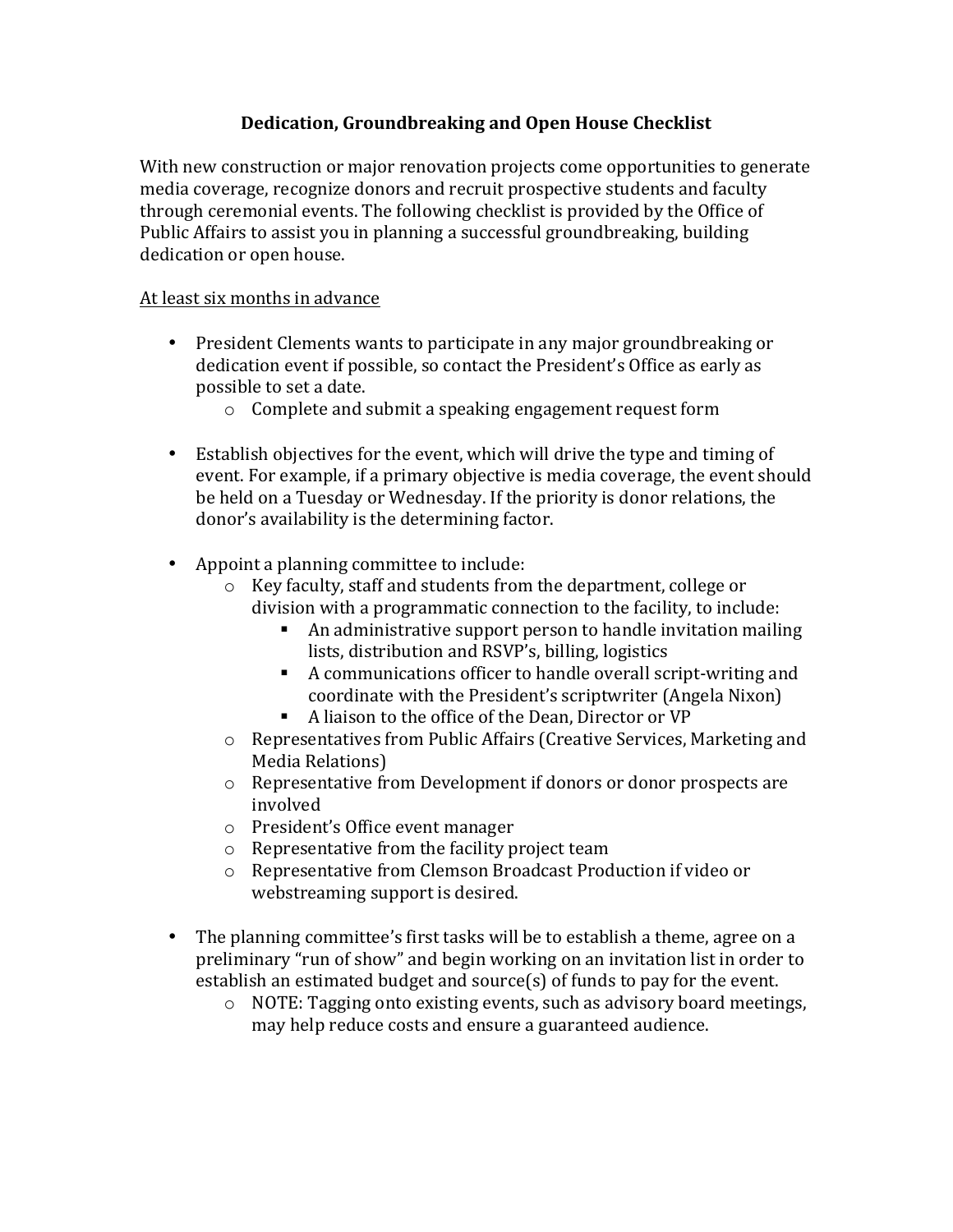#### At least 3 months in advance

- Finalize Creative Services job requests, including:
	- $\circ$  Printed invitation
	- $\circ$  Printed event program
	- o Signage
	- $\circ$  Event staging (i.e., ribbons for a ribbon-cutting, podium sign, banners)
	- $\circ$  Commemorative mementos
- Finalize invitation list
- Contact Parking and Transportation Services about reserved parking and shuttle requirements. Consider needs of elderly or mobility-impaired guests.
- Finalize budget

#### 4 – 6 weeks in advance

- Mail invitations (allow minimum of 10 working days for delivery by US Mail)
- Final approval of all publications materials
- Prepare draft of news release (if appropriate)
- Place food orders with ARAMARK
- Update run-of-show and ensure that all expected participants (emcee, students, performers) are aware of their roles and responsibilities
- Begin drafting a full run-of-show and script of the event.
	- $\circ$  The following run-of-show samples of past events are provided by the Office of Stewardship and Events and may serve as templates for your planning. The office can also provide examples of full event scripts of past events if desired.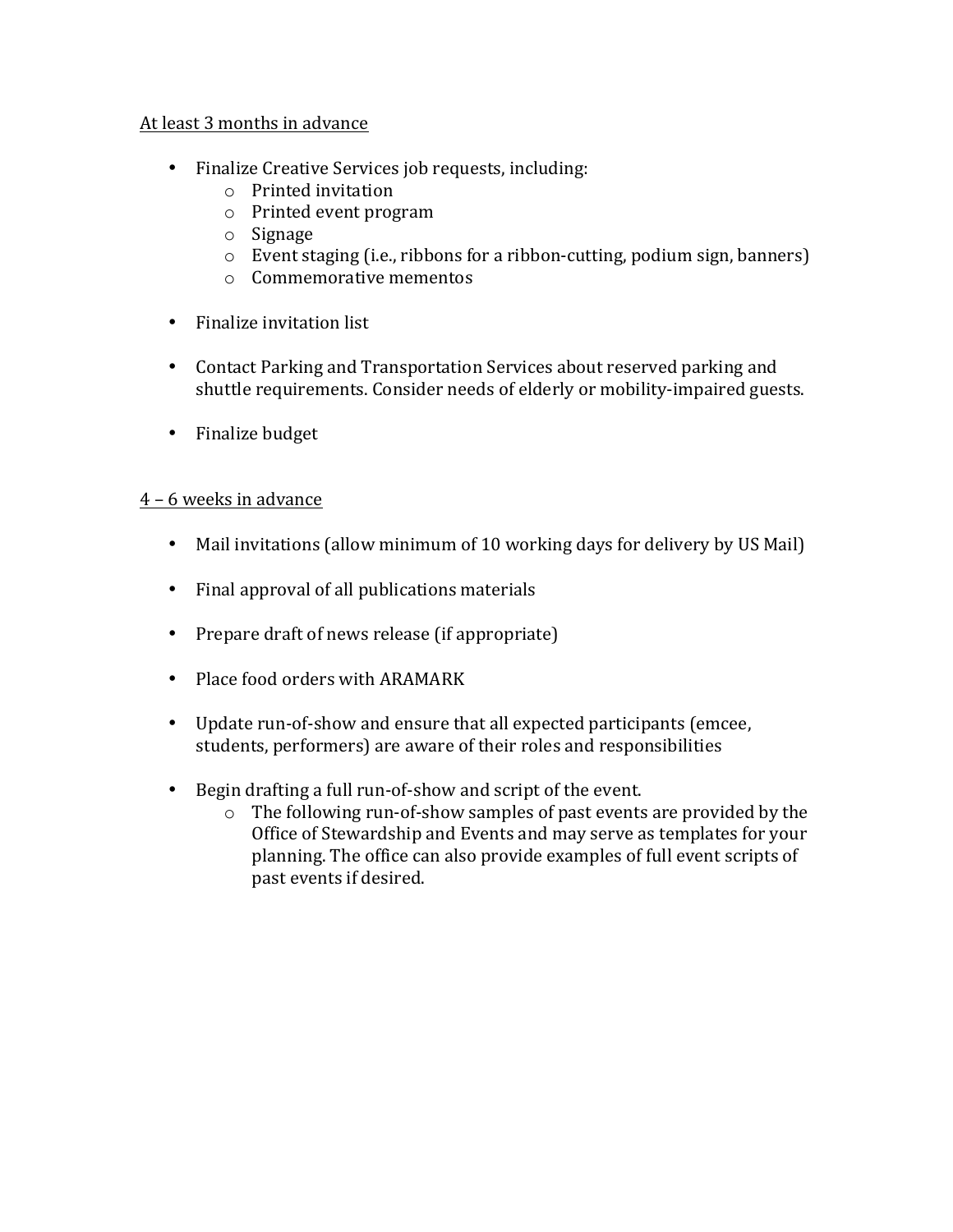## **Energy Innovation Center and eGRID**

3 p.m. Nov. 21

Run of Show

**John Kelly, Clemson University (emcee)** *Welcome & Introductions*

> **Jim Rogers, Duke Energy** *eGRID Naming*

**Jim Barker, Clemson University** *'Graduation Day'*

*Energy Innovation Center Naming*

**Mark Johnson, GE Power and Wind** *Partner Announcement*

**Daniel B. Poneman, Deputy Secretary of Energy** *Keynote Address*

> **John Kelly, Clemson University** *Close*

**Reception and tours of facility**